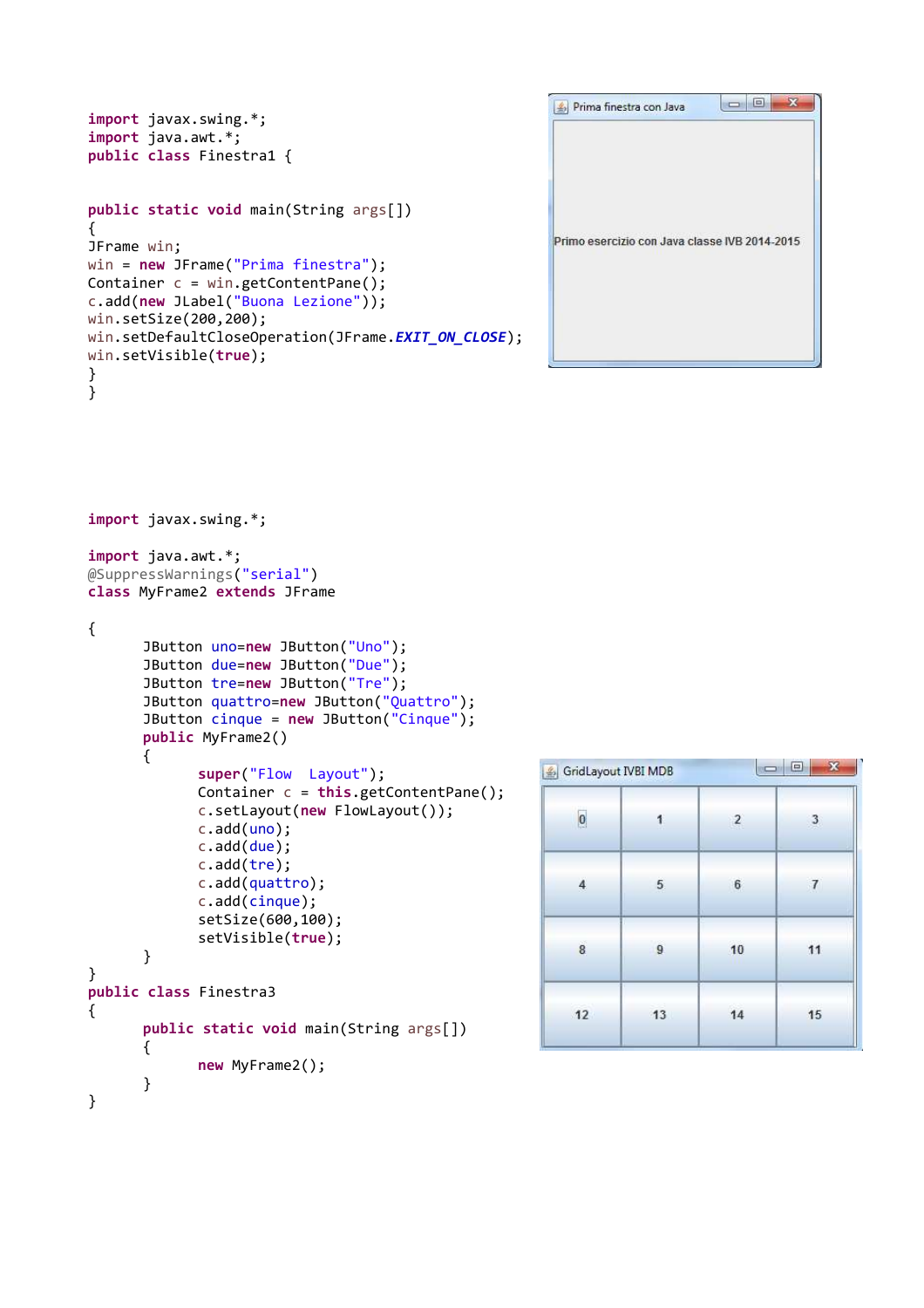```
esempio grid layout 3 righe e 2 colonne
import javax.swing.*; 
import java.awt.*; 
                                              Nome
public class GridLayout1 extends JFrame { 
                                              Cognome
      public GridLayout1() 
                                               Telefono
       { 
              Container c=this.getContentPane(); 
              c.setLayout(new GridLayout(3,2,2,2)); // 3 righe 2 colonne e ,lo
spazio tra righe e colonne
              c.add(new JLabel("Nome")); 
              JTextField nome=new JTextField(60); 
              c.add(nome); 
              c.add(new JLabel("Cognome")); 
              JTextField cognome=new JTextField(60); 
              c.add(cognome); 
              c.add(new JLabel("Telefono")); 
              JTextField telefono=new JTextField(60); 
              c.add(telefono); 
              this.setTitle("esempio grid layout 3 righe e 2 colonne"); 
             this.setDefaultCloseOperation(JFrame.EXIT_ON_CLOSE);
              this.setSize(300,150); 
              this.setVisible(true); 
       } 
      public static void main(String[] args) { 
              new GridLayout1(); 
       } 
}
```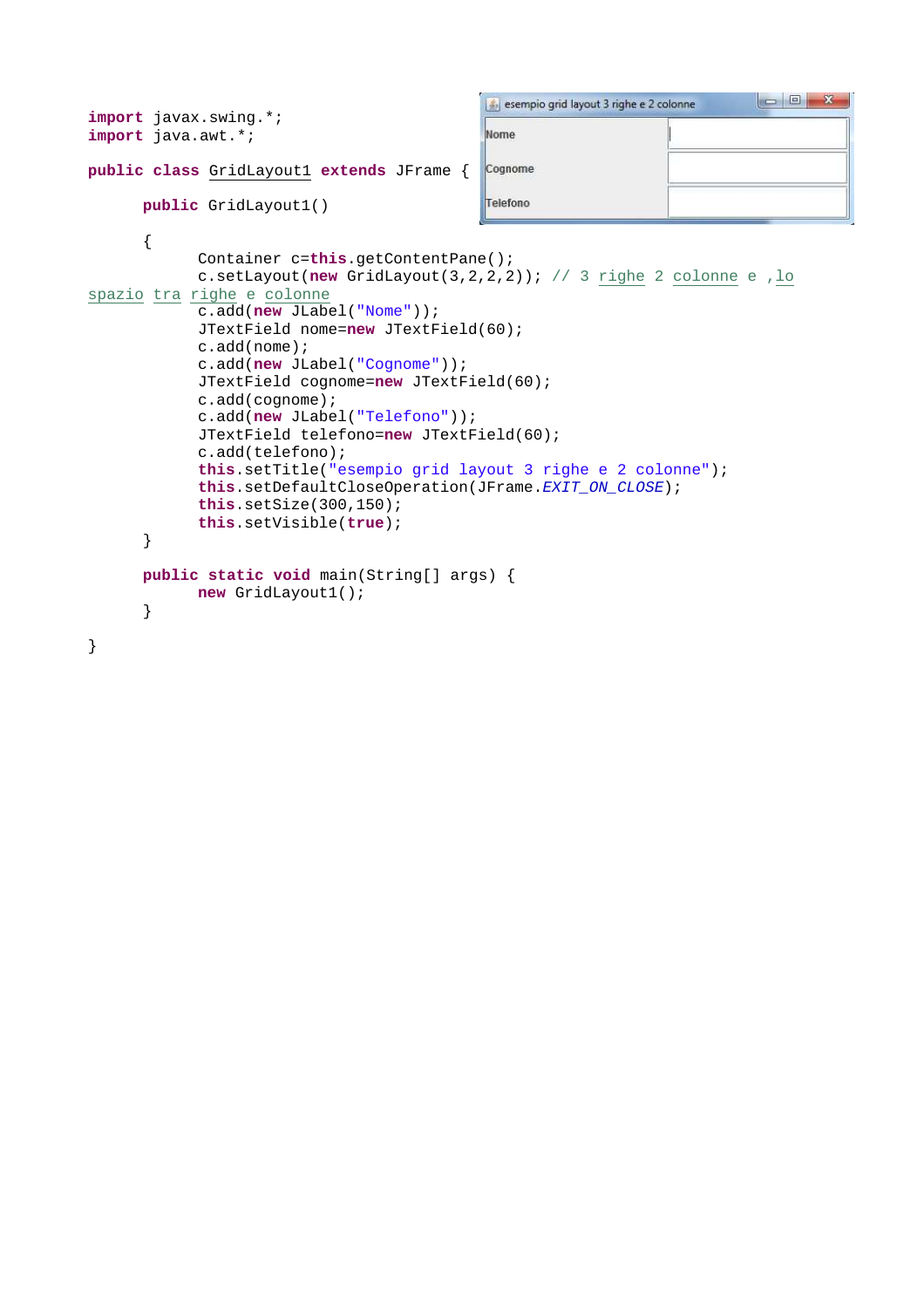```
import javax.swing.*; 
import java.awt.*; 
public class Assoluto extends JFrame { 
JLabel l1=new JLabel("I am a Label"); 
JTextField t1=new JTextField(60); 
JButton b1=new JButton("I am a button"); 
public Assoluto() 
{ 
       Container c=this.getContentPane(); 
       c.setBackground(Color.cyan); 
      this.setTitle("Posizionamento assoluto"); 
      this.setLayout(null); 
      l1.setBounds(150,30,80,30); 
      c.add(11);this.setSize(200,200); 
      this.setResizable(false); 
      this.setDefaultCloseOperation(JFrame.EXIT_ON_CLOSE); 
      this.setLocation(200,200); 
      this.setVisible(true); 
} 
      public static void main(String[] args) { 
                   new Assoluto(); 
       } 
} 
/*
* Swing version.
*/
import java.awt.*; 
import javax.swing.*; 
public class BorderLayout extends JFrame { 
boolean inAnApplet = true; 
public BorderLayout() { 
Container c = getContentPlane();
Panel p1=new Panel(); 
Panel p2=new Panel(); 
Panel p3=new Panel(); 
Panel p4=new Panel(); 
Panel p5=new Panel(); 
p1.setLayout(new FlowLayout()); 
p2.setLayout(new FlowLayout());//default
p3.setLayout(new GridLayout(8,1)); 
p4.setLayout(new GridLayout(8,1)); 
p5.setLayout(new GridLayout(6,3)); 
p1.add(new JButton("Bottone 1 in alto")); 
p1.add(new JButton("Bottone 2 in alto")); 
p2.add(new JButton("Bottone 3 in basso")); 
p2.add(new JButton("Bottone 4 in basso")); 
for(int i=1;i < 8;i + +)
{ 
       p3.add(new JLabel("Sono la Label N. "+String.valueOf(i)+" a Ovest")); 
}
```